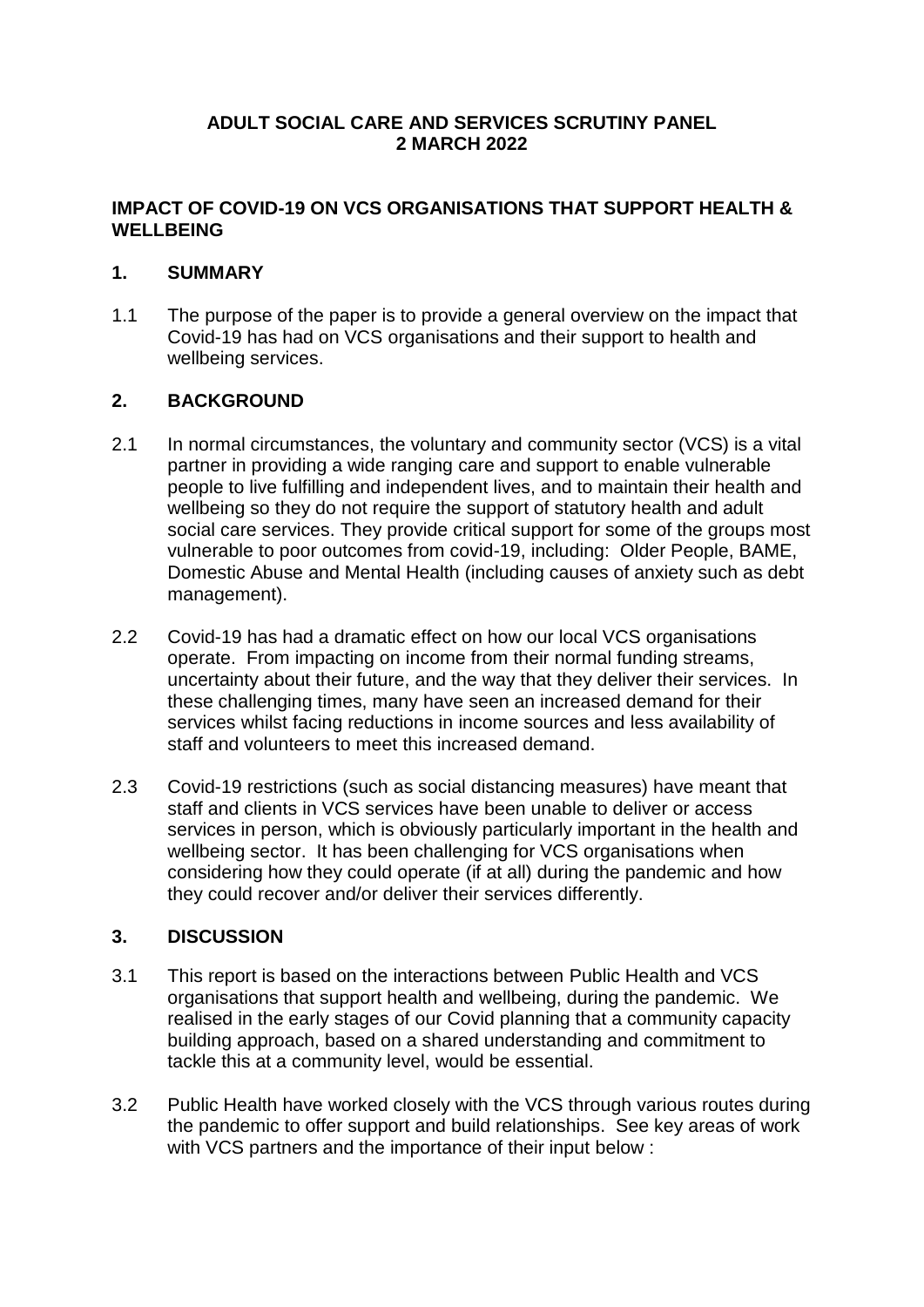#### 3.3 **GoodSam Volunteers**

In March 2020 The HelpBoro Hub was quickly established by the Council to help our elderly and vulnerable residents affected by the pandemic. Residents were able to call the helpline to request help with tasks they could not complete themselves, such as food deliveries, emergency food parcels and prescription collections as they shielded or self-isolated. Essential to the success of this programme were the use of GoodSam Volunteers (also known as NHS Volunteer Responders) – local people who signed up to the GoodSam programme to provide the practical support on the ground following referrals from the HelpBoro hub. These were not so much VCS organisations, but individual volunteers who committed to help.

#### 3.4 **Covid Grant funding Streams for VCS Organisations**

Middlesbrough Council was able to utilise Government Covid funding to offer various grant funding streams to VCS organisations, impacted by Covid-19, who normally provide essential health, care and wellbeing support (see list of VCS Organisations funded at Appendix). These grants totalled over £300k and were to ensure the most vulnerable were not negatively impacted further by the pandemic and the 3 main funding streams are clarified below:

#### 3.5 **VCS Comms Grants and VCS Sustainability Grants :**

In October 2020 the Council opened two grant application processes to VCS organisations :

- a) **Communications Grants** : inviting VCS organisations to share our Covid messaging; create their own using our factual support; and become Covid Champions, ensuring that the messages resonate well with their clients using their local knowledge and assets.
- b) **VCS Sustainability grants** : These grants were designed to support VCS organisations whose finances had been affected by the pandemic to a level where it was having a negative impact on the services they offered to vulnerable groups. We wanted to ensure that these services were able to remain financially viable through lockdown and beyond. We also wanted to support continued running of services in a COVID-friendly way where feasible, so that vulnerable residents and communities could continue access them safely throughout the pandemic. Many organisations were facing a loss in income due to the closure of charity shops; the inability to hold fundraisers as normal; and loss of staff/volunteers due to isolation but were keen to continue supporting their service users if possible.

#### 3.6 **Mental Health/Isolation Grants**

The Council received additional government funding in 2021 aimed particularly at people suffering from poor mental health, impacted further by the isolation enforced by Covid-19. As previously we invited grant applications from VCS organisations providing mental health support. Many grants awarded focused on funding additional staff within VCS organisations that were showing or anticipating increased demand for their mental health and wellbeing services as the lockdown eased, such as befriending services for those socially isolated.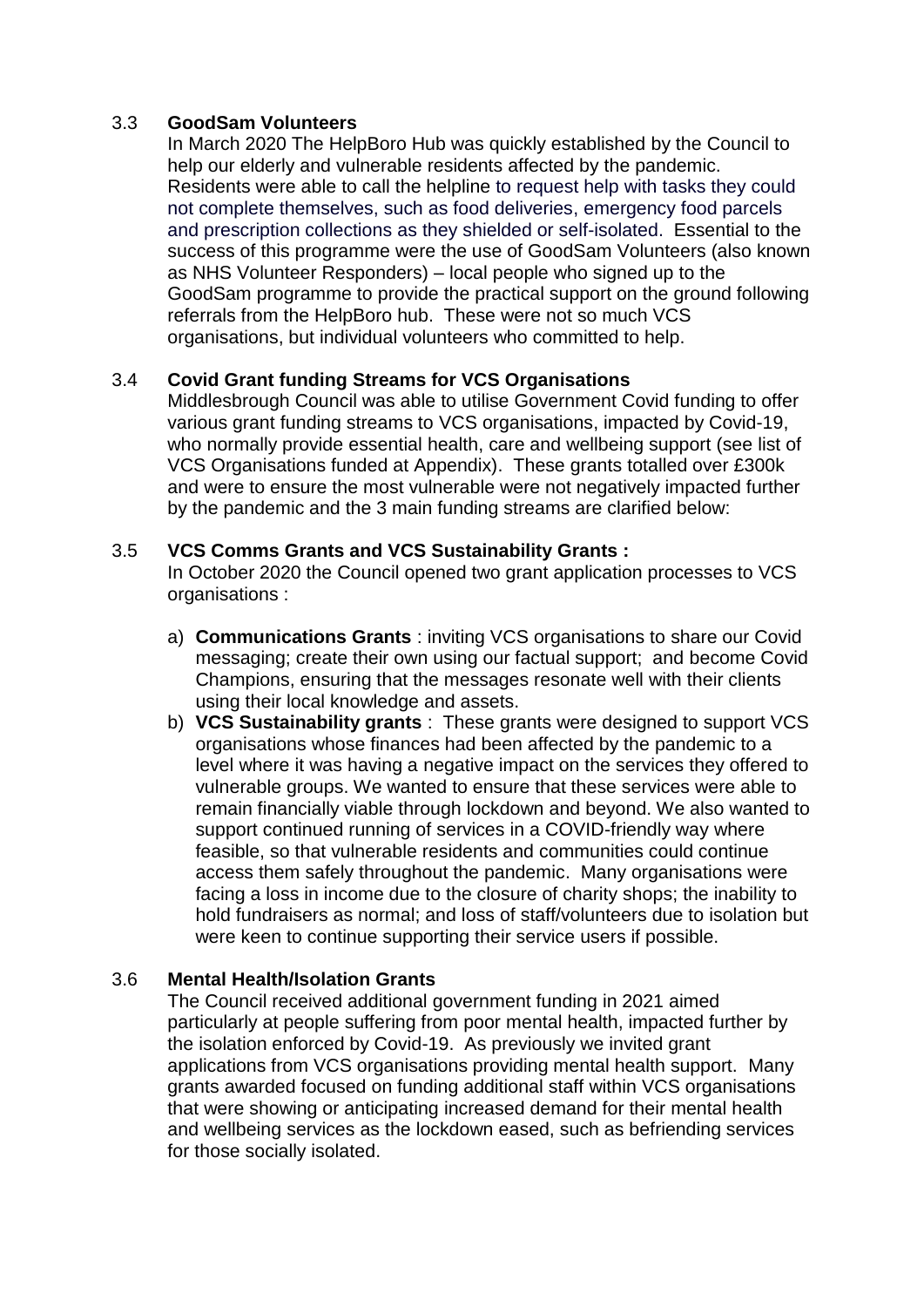# 3.7 **VCS Recovery Grants**

In mid-2021 we also offered VCS organisations the chance to apply for Recovery grants – to allow them and their clients to 'recover' from the impact of the pandemic and return to "normal" services as much as possible. This programme built on the sustainability grants previously awarded and looked to support people affected negatively around key themes such as mental health, financial recovery, social isolation/re-connection, community cohesion/engagement and increasing vaccination uptake. Once again, VCS organisations stepped up, applied for funding and used it to adapt and improve their service offer.

#### 3.8 **Middlesbrough Covid Champions Network**

The VCS organisations that received the above grants were all invited to become part of the council's Covid Champions Network. Nominated individuals from these VCS organisations have been invaluable in sharing our Covid messaging with their clients and communities through their own routes; encouraging vaccine uptake; dispelling myths and also providing practical support at vaccine pop-up clinics. They have also played a role in giving us feedback on Covid concerns from their service users and communities to allow us to respond appropriately and have been able to keep their clients correctly informed, updated and reassured around Covid guidelines over the last two years. They have been an essential link for public health in an everchanging environment and have played an valuable role in addressing misinformation and being creative in their approaches.

# **4. CONCLUSIONS**

- 4.1 The financial health of the VCS has been hit by covid-19; changes to service delivery and increased demand have all led to greater strain on the sector. The VCS has faced challenging times due to the pandemic - from dealing with the sudden loss of normal funding sources to the unavailability of staff and the difficulty of trying to deliver their services remotely. Those that public health have worked with appear to have taken these challenges head on, whilst also adopting civic responsibility in helping keep their service users and wider communities safe and encouraging recovery from the pandemic through positive messaging and working differently. The impact of Covid-19 has *challenged* our VCS organisations to work differently and has actually given us some good opportunities for improving our working relationships with those organisations that received grant funding from public health. The situation has shown that when required Council departments; VCS organisations; community figureheads and local people can work together for a common aim to improve the health and wellbeing of our most vulnerable.
- 4.2 However, it would be worthwhile for the Council to ensure that those services that they rely on to support Health and Wellbeing have fully recovered from the pandemic and are able to continue offering their services, particularly as there may well now be a higher demand for services from vulnerable people negatively affected. Although the funds offered to date have offered short term relief a wider package of support and bolstering of VCS capacity may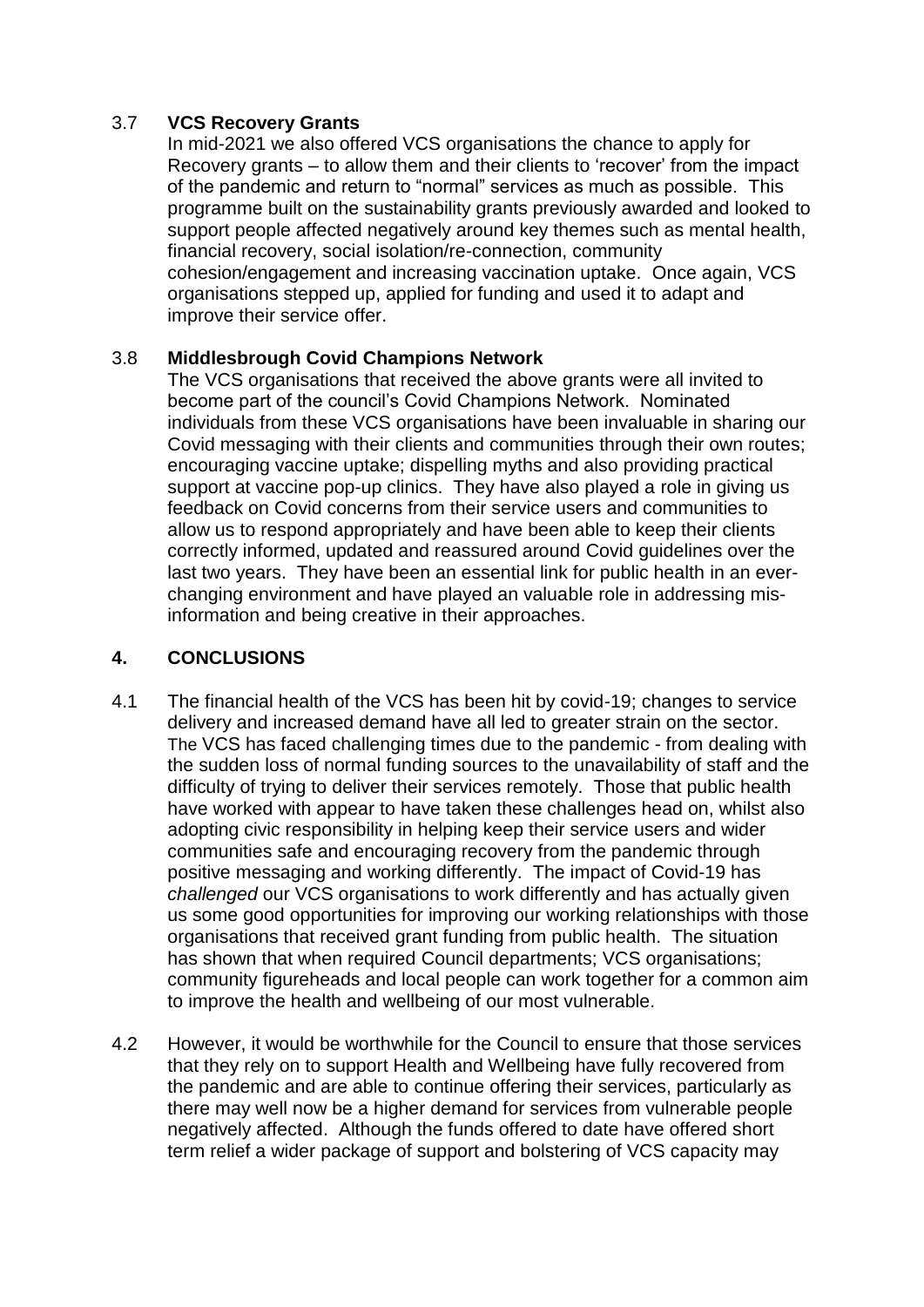well be required in the longer term if we are to fully support our communities to flourish and recover.

# **5. BACKGROUND PAPERS**

1) Case Study provided to PHE on Covid Champions Funding (2021)



2) LGA Report : "Accessing Support – The role of the VCS during Covid-19" (June 2020) [https://www.local.gov.uk/sites/default/files/documents/Accessing%20support%20the%20role%20o](https://www.local.gov.uk/sites/default/files/documents/Accessing%20support%20the%20role%20of%20the%20voluntary%20and%20community%20sector%20during%20COVID-19%20WEB.pdf) [f%20the%20voluntary%20and%20community%20sector%20during%20COVID-19%20WEB.pdf](https://www.local.gov.uk/sites/default/files/documents/Accessing%20support%20the%20role%20of%20the%20voluntary%20and%20community%20sector%20during%20COVID-19%20WEB.pdf)

3) NCVO/Nottingham Trent University/Sheffield Hallam University : "Respond, Recover, Reset : the voluntary sector and Covid-19" (December 2021)

<http://cpwop.org.uk/wp-content/uploads/sites/3/2021/12/RRR-Report-Dec-2021.pdf>

#### **Author:**

Katrina Jackson, Advanced Public Health Practitioner